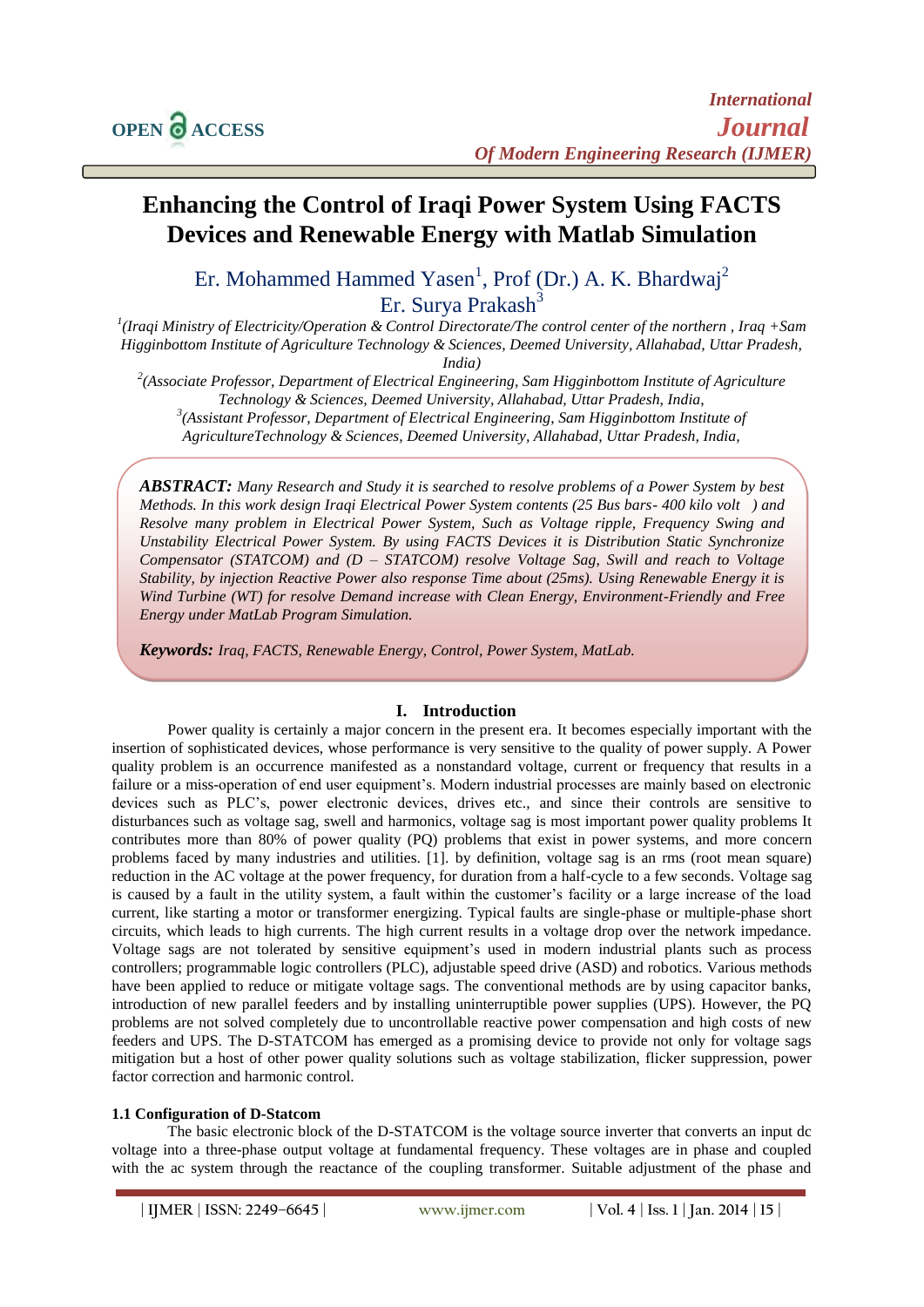magnitude of the D-STATCOM output voltages allows effective control of active and reactive power exchanges between the DSTATCOM and the ac system. Fig 1 shows the schematic of D-STATCOM. The D-STACOM employs an inverter to convert the DC link voltage Vdc on the capacitor to a voltage source of adjustable magnitude and phase. Therefore the DSTATCOM can be treated as a voltage-controlled source. Figure 1 shows a single phase equivalent of the Statcom. A voltage source inverter produces a set of three phase voltages, Vi, that are in phase with the system voltage, Vs. small reactance, Xc, is used to link the compensator voltage to the power system. When  $Vi > Vs$ , a reactive current, ic, is produced that leads Vs and when  $Vi < Vs$ , the current lags Vs.

IRNet Transactions on Electrical and Electronics Engineering 97 Design And Simulation Studies of D-Statcom for Voltage Sag, Swell Mitigation

Inductance L and resistance R which represent the equivalent circuit elements of the step-down transformer and the inverter will is the main component of the D-STATCOM. The voltage Vi is the effective output voltage of the D-STATCOM and δ is the power angle. The reactive power output of the D-STATCOM inductive or capacitive depending can be either on the operation mode of the D-STATCOM. Referring to figure 1, the controller of the D-STATCOM is used to operate the inverter in such a way that the phase angle between the inverter voltage and the line voltage is dynamically adjusted so that the D-STATCOM generates or absorbs the desired VAR at the point of connection. The phase of the output voltage of the thyristor-based inverter, Vi, is controlled in the same way as the distribution system voltage, Vs. Figure 2 shows the three basic operation modes of the DSTATCOM output current, I, which varies depending upon Vi. If Vi is equal to Vs, the reactive power is zero and the D-STATCOM does not generate or absorb reactive power. When Vi is greater than Vs, the DSTATCOM shows an inductive reactance connected at its terminal. The current, I, flows through the transformer reactance from the D-STATCOM to the ac system, and the device generates capacitive reactive power. If Vs is greater than Vi, the D-STATCOM shows the system as a capacitive reactance. Then the current flows from the ac system to the D-STATCOM, resulting in the device absorbing inductive reactive power. [2]

#### **1.2 Wind Turbine:**

Researchers have begun to show that a floating axis wind turbine (FAWT) could in fact generate cheaper energy than the more standard offshore horizontal axis wind turbine (HAWT).

As shown in the image above, there are several types of floating wind turbines available, but researchers from the Korea Advanced Institute of Science and Technology and University of Tokyo have showed that the installed cost per rated power of the floating axis wind turbine (FAWT) is 50% and 57% of those in the referenced HAWT (horizontal axis wind turbine) and guyed VAWT (vertical axis wind turbine) configurations, respectively.

On top of that, the estimated cost of the electricity produced in a FAWT-style farm would be approximately 25% lower than that of the base HAWT.

The researchers published their results in the journal Environmental Letters and outlined the major merits of FAWT:

- (1) The float supports the weight of the turbine and most of its axial load. The bearing rollers swivel like swivel casters of a desk chair. It allows relative heave motion of the rotating float to the bearing mechanism so that only the thrust force of the turbine is on the bearing mechanism. The thrust force of a wind turbine is less than 1/10 of the weight of the VAWT mechanism.
- (2) Power output from the turbine is obtained from torque of the rotating float by rollers contacting on the cylindrical surface of the float. Since the drive train is not in a limited space like the nacelle of a HAWT or the shaft of a VAWT, restrictions on the weight and size of the mechanism are lighter than those in other turbine concepts.
- (3) Non-firm support of the turbine axis avoids concentration of the load. Since the weight and bending moment of the turbine are not directly on the drive train, the configuration leads to lighter structural requirements. Gyroscopic moment of the turbine and the float stabilizes the direction of the turbine axis in wind fluctuation.
- (4) FAWTs inherit the simple mechanism and low maintenance cost of VAWTs.
- (5) Installation of FAWTs does not require floating cranes and other specifically designed service vessels.

"We have to reassess the costs of renewable energy and explore new possibilities of energy generation which can be substituted for a part of the present share of nuclear power," the authors write. "In Japan, wind power is one of the prospective candidates. However, in Japan, flat land and shallow water area available for the construction of new wind farms is very limited. Therefore, there is an urgent need for low-cost offshore wind turbines that are applicable to deep water regions."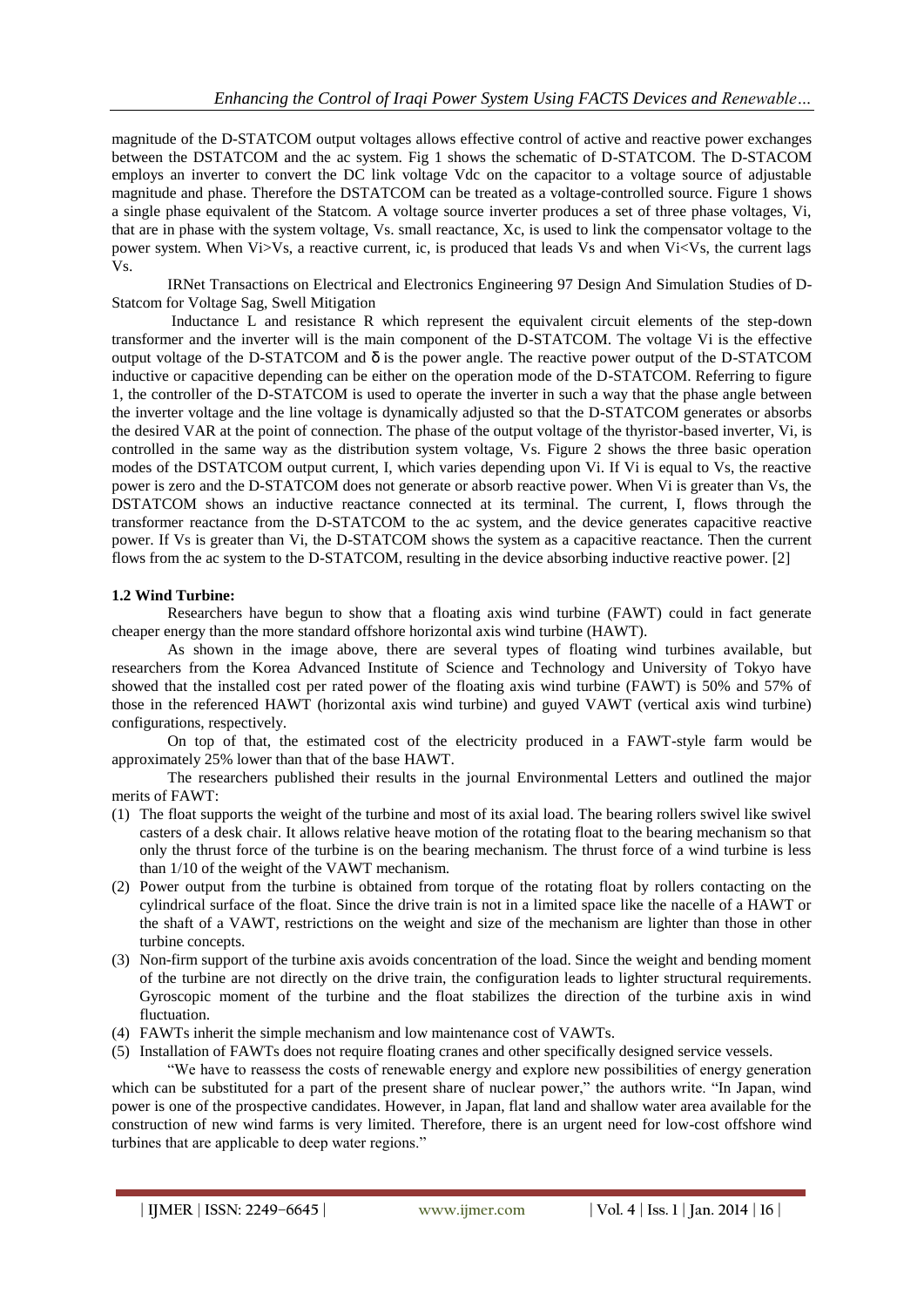The authors are well aware that their hopes may run into difficulties and unknown challenges, but they are confident that the FAWT will help them find a way to create low-cost offshore wind power. [4]

#### **1.2.1-Wind Turbine Types and Characteristics:**

1-Variable speed and fixed speed

## 2-Pitch and stall control

The vertical and horizontal axis turbines are explained below and for the others three types the links are in the menu aside. It is also added the next sub-section, wind turbine components, to enhance understanding of the text.

#### **Vertical and horizontal axis wind turbines**

The wind turbines may be generally categorized in two types: vertical axis and horizontal axis. The vertical axis is named also "Darrieus" in honor to its inventor Georges Darrieus. Its key advantage is that they do not need an orientation mechanism due to their use of the wind flow from any direction and its main disadvantage is a low power coefficient. Additionally, most of the vertical axis turbines are not built for high power capacity because they are installed at ground level where the wind flow is low. Therefore, this webpage will not explain more about the vertical axis wind turbines and will focus on the horizontal axis ones.

In the case of horizontal wind turbines they may contain one or more blades. The number of blades has to deal with the coefficient of power (Cp) that is basically the electricity produced by a wind turbine divided by the total energy available from the wind (better explained in this link). Furthermore, a higher CP is obtained with three blades as shown in the graph above on the right. Nevertheless, for higher wind speed one or two blades would have a higher CP.

The axis represented in the graph at the top on the right are Tip-speed ratio (lambda) and the rotor power coefficient (CPR), axis x and y. The Tip-speed ratio is the rotational speed of the blades (omega\*r) divided by the wind speed. [5]

#### **1.2.2- How a Wind Turbine Produces Energy?**

The solar energy along with earth rotation makes dissimilar air heating which in turn creates wind. The warmer air mass near to the equator is lighter than the cold air mass and tends to go to the North and South Pole creating wind flows. Moreover, by the movement of the earth and its tilt there are other incredible effects are produced, such as Coriolis By watching the previous video if we consider the ball as an air mass, we can understand the components of wind movement in its total.

Still, there are other aspects to be concerned when it comes to the wind flow e.g. the roughness and topography of the land and atmospheric stability, which will be commented in the section measurement of wind.

To explain a wind turbine let"s consider it the opposite of a regular home fan. The regular home fan uses: an electric motor, blades, and electricity in order to produce wind. As the opposite the wind turbine uses: an electric generator, blades, and wind in order to produce electricity. The wind turbine uses the wind flow that strikes the blades, and using the principles of torque or rotational force it produces electricity. The energy that winds produces relies on 3 aspects:

Air density

The rotor area

Wind speed

To explain the wind power generated from a wind turbine it is important to remember the mechanical classic.

The kinetic energy, in this case wind power (P), that as we all know is equal to half of the mass (m) per speed (v) squared.

 $P = \frac{1}{2} * m * v^2$ 

And therefore, if we consider the air mass as equal to the density (ro) per superficial area (S) per wind speed  $(v)$  $M = ro * S * v$ 

And later substitute the mass into the equation of kinetic energy the result is that wind power is proportional to the swept area from the wind turbine rotor and in cubic relation with the wind speed  $P = \frac{1}{2} * r0 * S * v^{3}$ 

Nevertheless, the maximum energy that may be obtained by wind is 59% according to the Betz"s law (not taking into consideration the electrical losses). [6].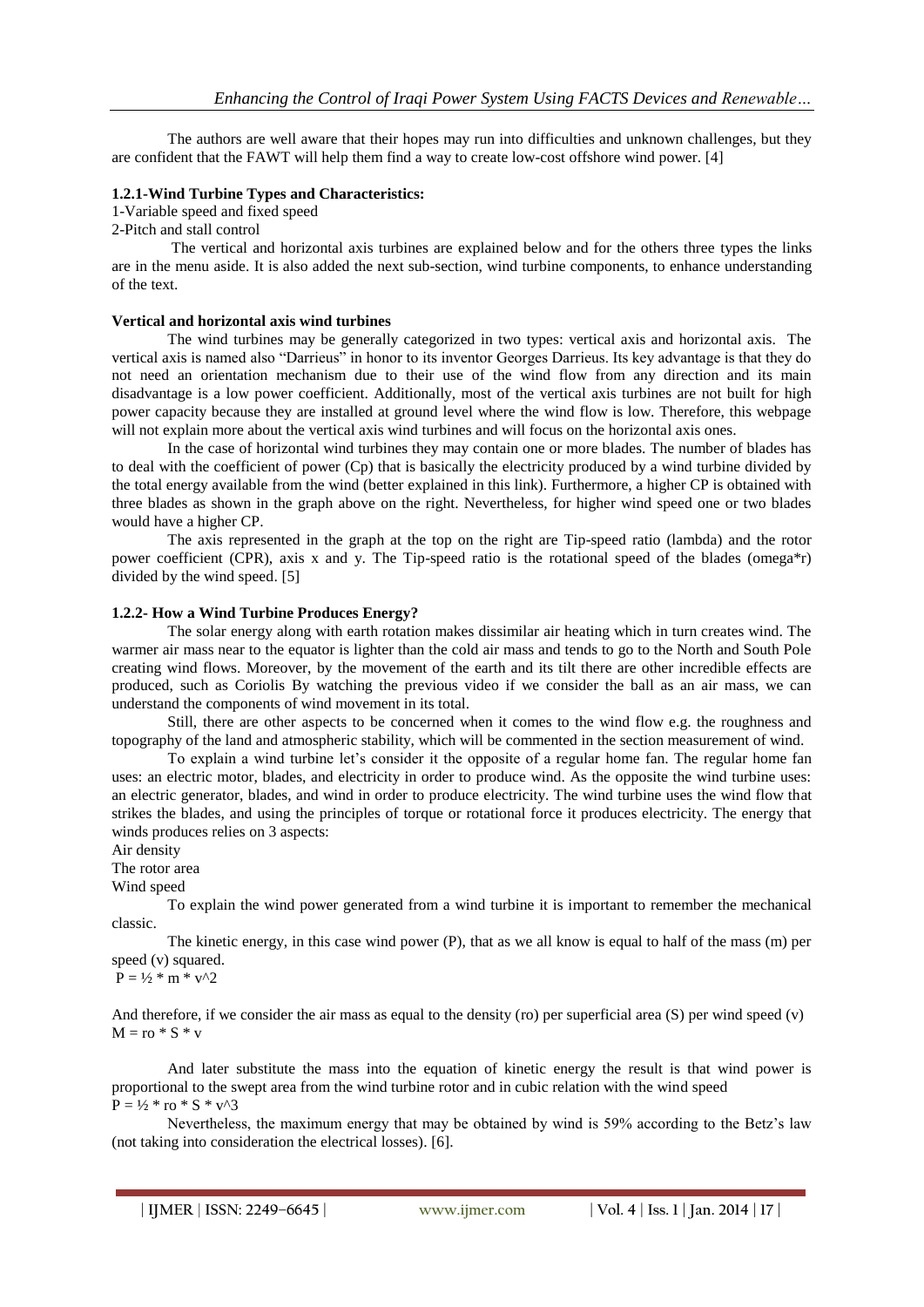## **1.2.3-Variable speed and fixed speed**

There are two types of speeds that should not be mistaken with each other, the rotor speed (RPM) and the wind speed (m/s). All wind turbines will work until they reach a certain wind speed otherwise they will work as a motor similar to a house fan, withdrawing electricity from the grid. After reaching the minimum level of wind speed (start-up speed) the brakes are released and the rotor accelerates; however, when the maximum wind speed is reached (cut-out speed) the rotor stops by stall or pitch control (mentioned in subsection pitch and stall control)

In the case of fixed speed, first the rotor accelerates until it reaches a fixed number of RPM, and later the wind turbine is connected to the grid and supplies power. The wind turbine remains connected to the grid at a fixed speed regardless of the wind speed, and changes the power supply through the principles of torque in the blades (the blades angle position) until the cut-out speed is reached and it is when the wind turbine stops.

On the other hand, wind turbine that uses variable speed connects to the grid and supplies power at different rotor speed (RPM). It is to say that the speed of the rotor is matched to the wind speed and along with the blade angle effects the power supplied which creates a maximum efficiency. Therefore, the rotor can be connected to the grid at low speeds during light winds and would increase its power proportionally to wind speed.

Finally, an example is shown that you can find in this link (page 4) and also a more detailed explanation. A small turbine rotor is operating at 40 rpm and the wind speed is 3 meters per second  $(m/s)$ producing less than 1 kilowatt of power. If the wind suddenly increases at 6 m/s but the machine is using fixed speed and the rotor remains at 40 rpm the machine will produce between one and two kW; in the case of variable speed the wind turbine will produce between three and four kilowatts. [7]

## **1.2.4- Pith and Stall Control:**

The stall and pitch regulation control works to limit the rotor power in high operational wind flows.

Stall control may be passive or active. Passive stall control is when the blades are attached to the hub at fixed angle. The blades are aerodynamically designed in such manner that when the wind flow exceeds the cutout speed, the blades start to stall and thus the power production decreases. One advantage of passive control is that moving parts inside the rotor are avoided. In the case of active stall control there is an inclination of the blades, similar to pitch control, but only in low wind speeds, to improve efficiency. On the contrary, at high wind speeds which may damage the generators the position of the blades is the same as in the passive stall control so as to stop the movement of the rotor.

On the other hand, in the pitch power control electronic sensors are used to monitor the output of power. Supposing that the level of power is exceeded the blades are turned or pitched out of the wind. Additionally, when there are low wind speeds the blades are pitched back to catch the wind at an optimal angle. Figure (9) Section of (WT)

## Literature Review

MejalyAlkhazragy (2008)This paper presents a brief description of Lyapunov's direct method, and

Demonstrates its efficiency with respect to previous indirect step by step method, in order to compute the stability of electromechanically power system. The practical advantages of this direct method of analysis are: (i) Rapid solution.

(ii) Ability to compute the degree of stability.

(iii) For computing the critical clearing time integrate the faulted equation, until  $V=V1$ .

The basic concepts and the mathematical formulation of the method are Summarized. Practical test system are used to demonstrate the superior Efficiency of the method relative to step by step method. [8] Cristian Dragoş Dumitru (2010) The paper presents the modeling of a solar-wind-hydroelectric hybrid system in Matlab/Simulink environment. The application is useful for analysis and simulation of a real hybrid solar-windhydroelectric system connected to a public grid. Application is built on modular architecture to facilitate easy study of each component module influence. Blocks like wind model, solar model, hydroelectric model, energy

#### M-FILE CODE1

## **II. Result And Discussion**

This is MatLab M-file Code for get the voltage of Iraqi Power System with FACTS devices and with Renewable Energy:-

This Code by MatLab Programmable language. START PROGRAM function createfigure(X1, Y1, Y2, Y3) %CREATEFIGURE(X1,Y1,Y2,Y3)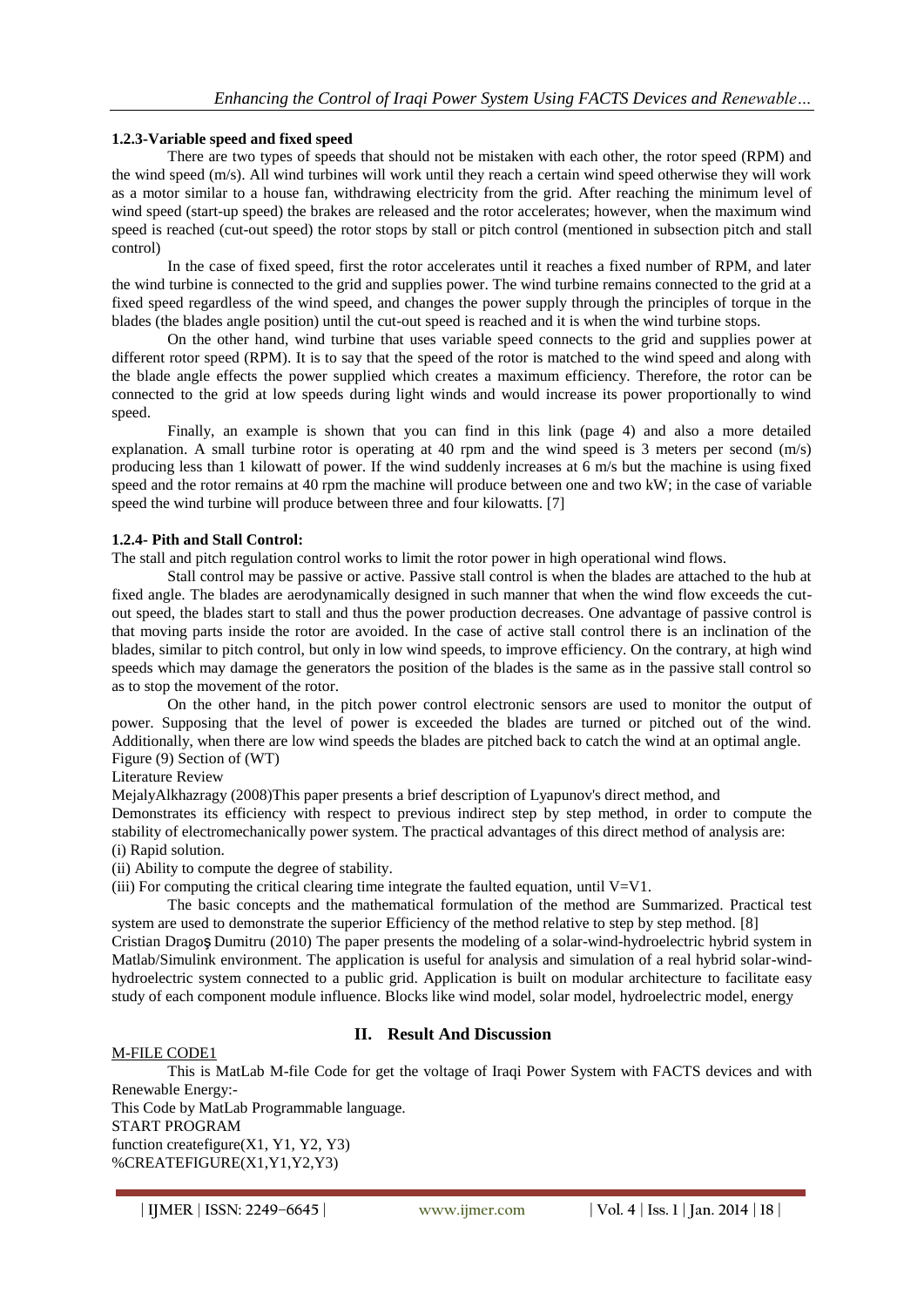% X1: vector of x data % Y1: vector of y data % Y2: vector of y data % Y3: vector of y data % Auto-generated by MATLAB on 08-Jan-2014 07:22:31 % Create figure  $figure1 = figure('NumberTitle', 'off'...$  'Name','Simulation result for : Multimeter',... 'IntegerHandle','off'); % Create subplot  $subplot1 = subplot(3,1,1, 'Parent', figure1);$ % Uncomment the following line to preserve the X-limits of the axes %  $xlim(subplot1,[0 0.01]):$ % Uncomment the following line to preserve the Y-limits of the axes % ylim(subplot1,[-286833.85846247 286833.85846247]); box(subplot1,'on'); hold(subplot1,'all'); % Create plot plot(X1,Y1,'Parent',subplot1,'Color', $[1 0 0]$ ); % Create xlabel xlabel('Simulation Time(s)'); % Create ylabel ylabel('Voltage(KV)'); % Create title title('Iraqi System Voltage of phase A without FACTS devices and without Renewable Energy'); % Create subplot  $subplot2 = subplot(3,1,2, 'Parent', figure1);$ % Uncomment the following line to preserve the X-limits of the axes %  $xlim(subplot2,[0 0.01]):$ % Uncomment the following line to preserve the Y-limits of the axes % ylim(subplot2,[-404371.40804379 404371.40804379]); box(subplot2,'on'); hold(subplot2,'all'); % Create plot plot(X1,Y2,'Parent',subplot2); % Create xlabel xlabel('Simulation Time(s)'); % Create ylabel ylabel('Voltage(KV)'); % Create title title('Iraqi System Voltage of phase B without FACTS devices and without Renewable Energy'); % Create subplot  $subplot3 = subplot(3,1,3, 'Parent', figure1);$ % Uncomment the following line to preserve the X-limits of the axes % xlim(subplot3,[0 0.01]); % Uncomment the following line to preserve the Y-limits of the axes % ylim(subplot3,[-288366.691663778 288366.691663778]); box(subplot3,'on'); hold(subplot3,'all'); % Create xlabel xlabel('Simulation Time(s)'); % Create ylabel ylabel('Voltage(KV)'); % Create title title('Iraqi System Voltage of phase C without FACTS devices and without Renewable Energy'); END PROGRAM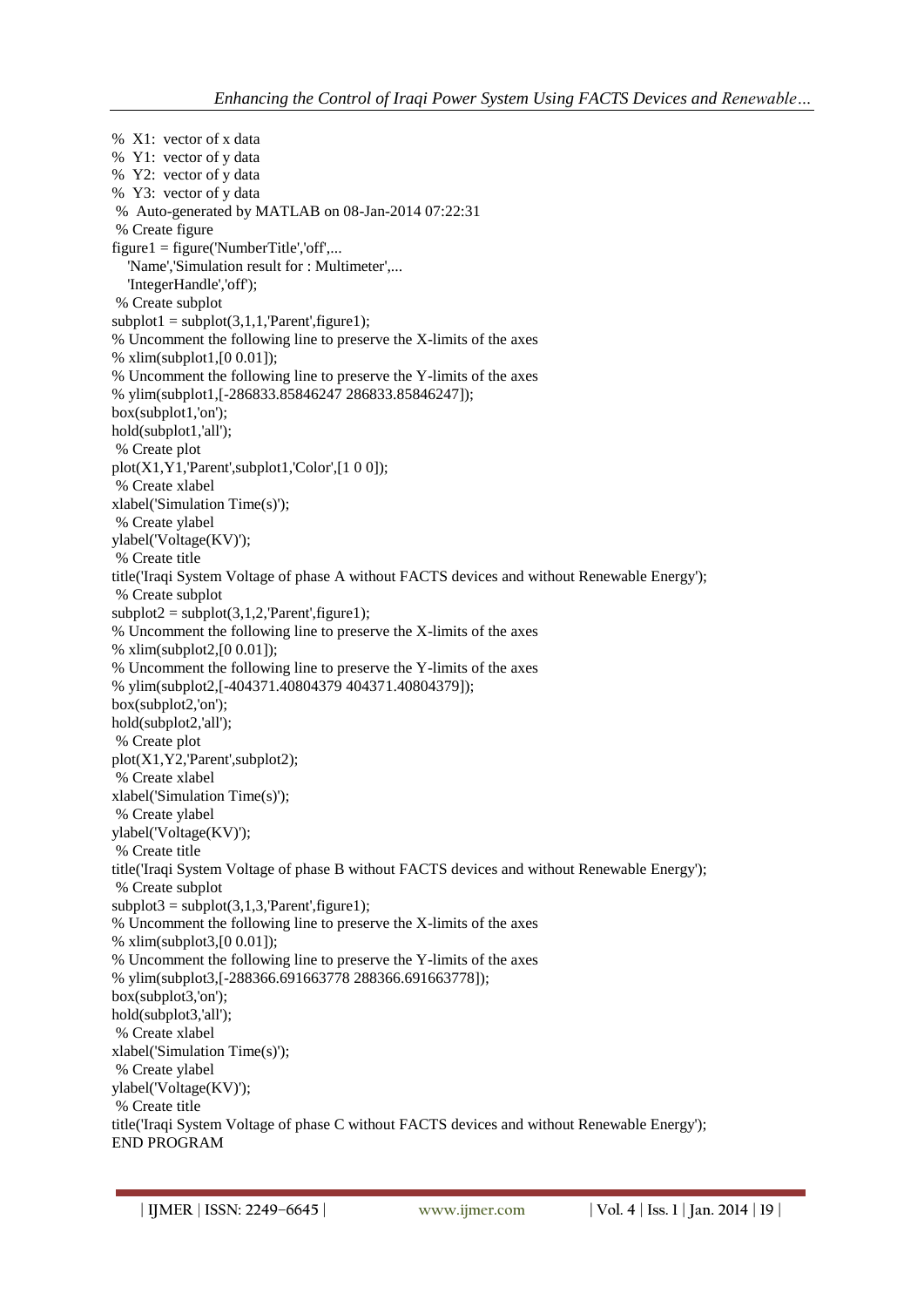

#### **III. Figures And Tables**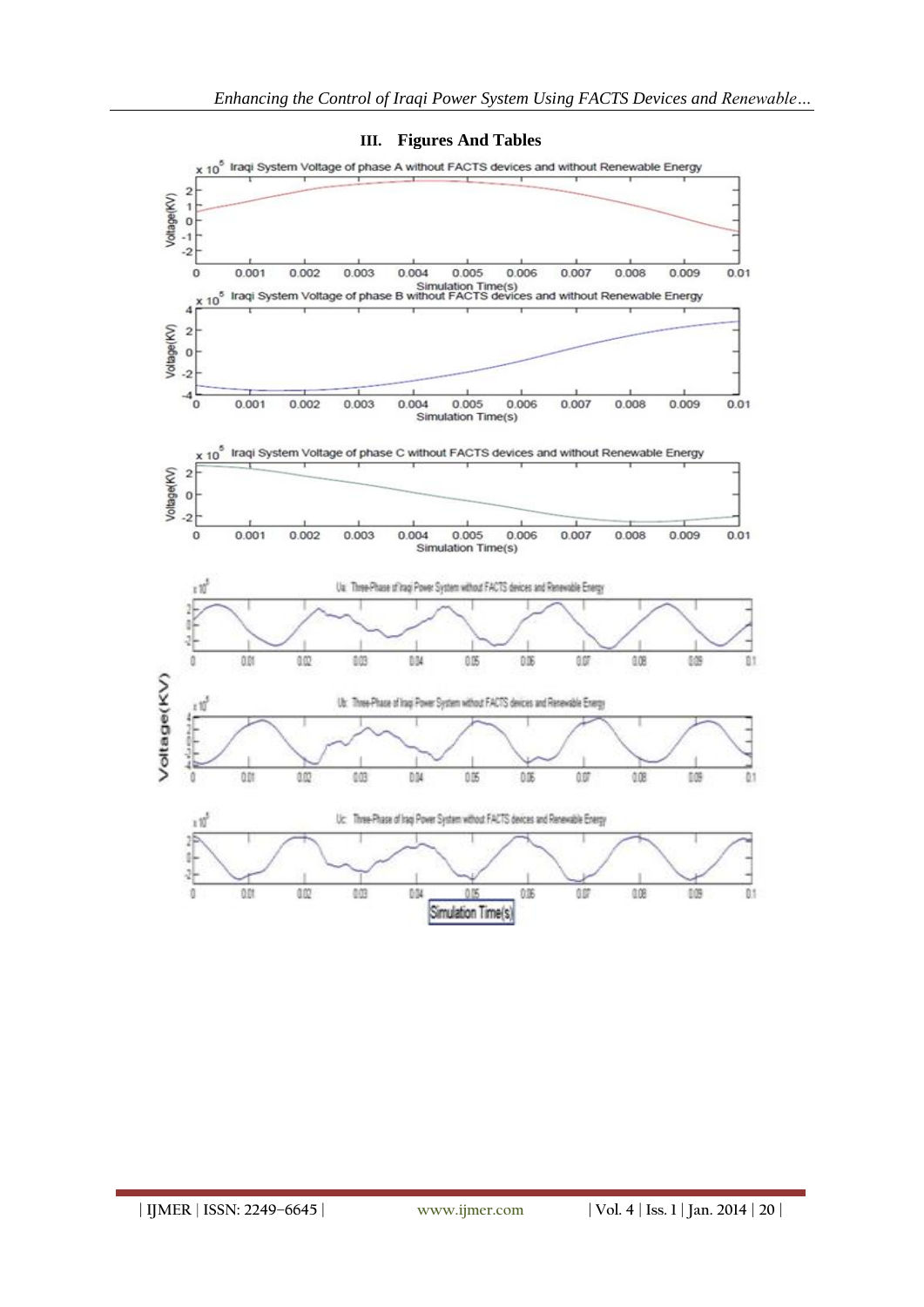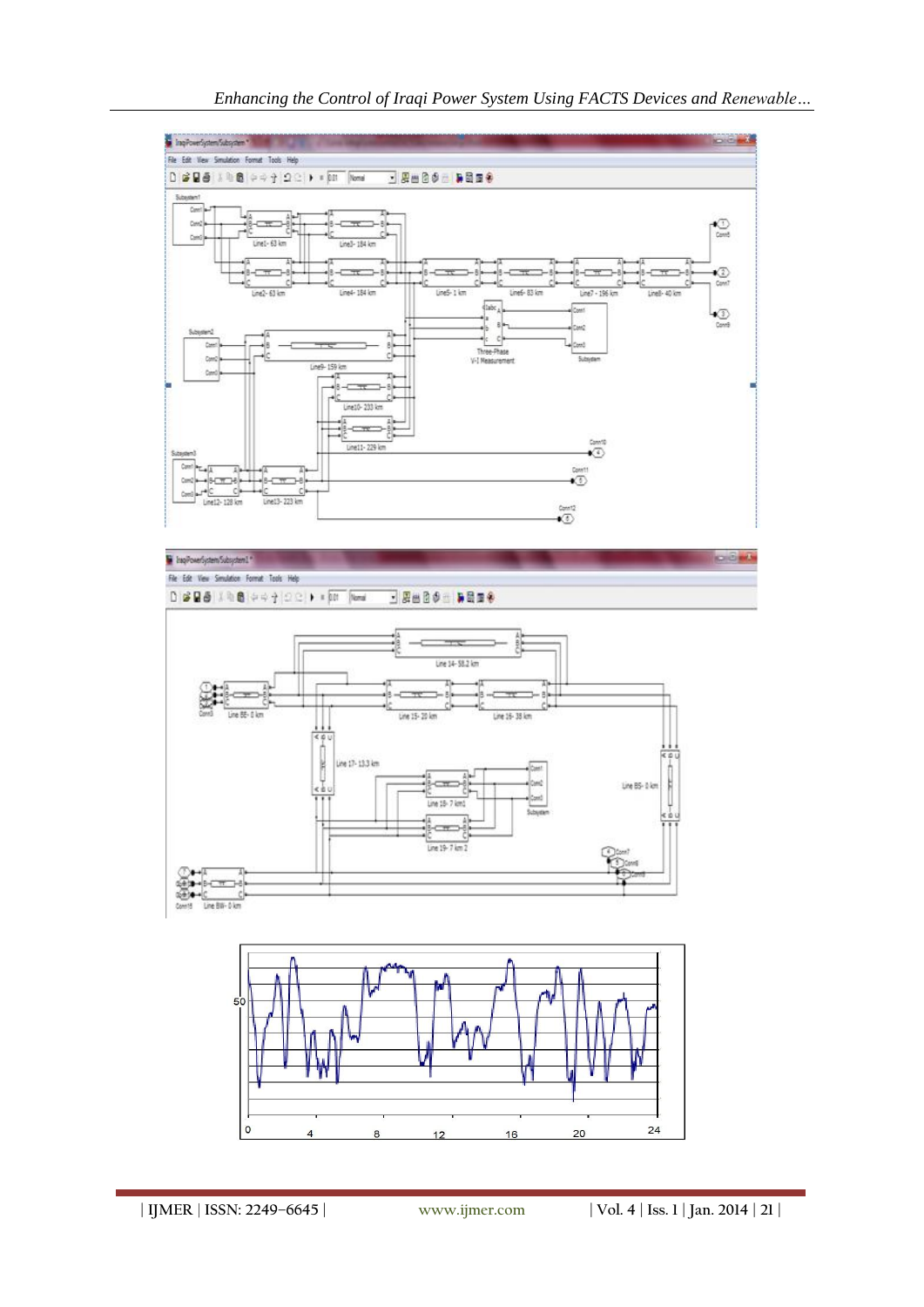## **Iraqi Power System Frequency state**





## **IV. Conclusion**

This thesis it is found that the Iraqi power system has many troubles, like Voltage unstable, Frequency Swing, power system operation is many time reach to unstable. And in this work try to resolve the Iraqi Power System problems.. to solve the Frequency Swing connected the Renewable Energy Power plants. In this Work used Wind Turbine and connected in Iraqi Southern Region because many Research founed the South of Iraq has high speed wind to reach (5 to 9 m/s) and can use to generation.